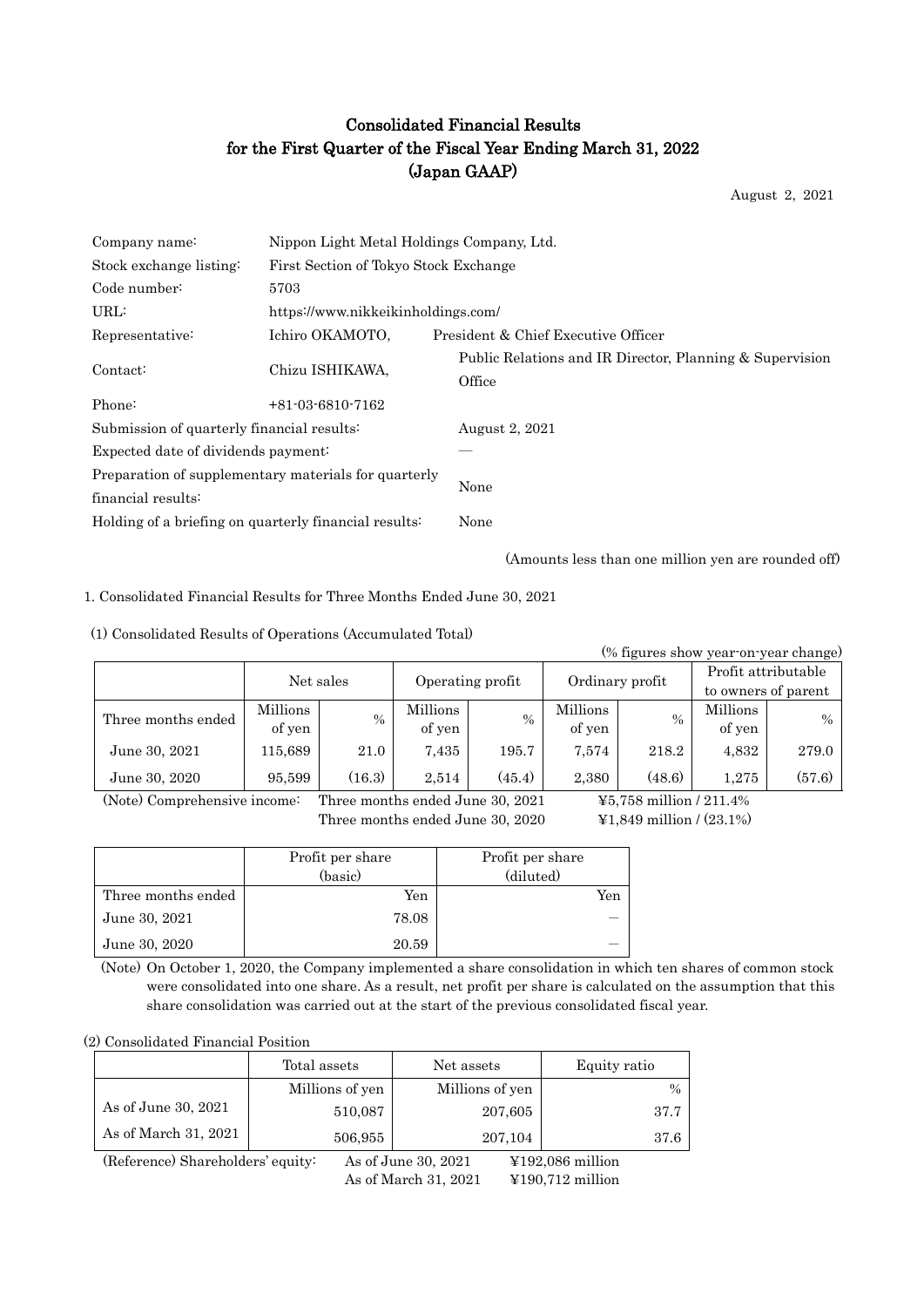# 2. Dividends

|                                                     | Annual dividends per share |                          |                         |          |       |  |
|-----------------------------------------------------|----------------------------|--------------------------|-------------------------|----------|-------|--|
|                                                     | End of first<br>quarter    | End of second<br>quarter | End of third<br>quarter | Year-end | Total |  |
|                                                     | Yen                        | Yen                      | Yen                     | Yen      | Yen   |  |
| Fiscal year ended<br>March 31, 2021                 |                            | 0.00                     |                         | 65.00    | 65.00 |  |
| Fiscal year ending<br>March 31, 2022                |                            |                          |                         |          |       |  |
| Fiscal year ending<br>March 31, 2021<br>(forecasts) |                            | 40.00                    |                         | 45.00    | 85.00 |  |

(Note) Revisions to dividend forecasts published most recently: None

3. Forecast of Consolidated Financial Results for the Fiscal Year Ending March 31, 2022 (April 1, 2021-March 31, 2022)

| (% figures show year-on-year change) |           |               |                  |      |                 |      |                     |       |        |
|--------------------------------------|-----------|---------------|------------------|------|-----------------|------|---------------------|-------|--------|
|                                      |           |               |                  |      |                 |      | Profit attributable |       | Profit |
|                                      | Net sales |               | Operating profit |      | Ordinary profit |      | to owners of        |       | per    |
|                                      |           |               |                  |      |                 |      | parent              |       | share  |
|                                      | Millions  | $\frac{0}{0}$ | Millions         | $\%$ | Millions        | $\%$ | Millions            | $\%$  | Yen    |
|                                      | of yen    |               | of yen           |      | of yen          |      | of yen              |       |        |
| Six months ending                    | 230,000   | 15.9          | 12.000           | 52.0 | 12.000          | 56.7 | 8.000               | 69.5  | 129.27 |
| September 30, 2021                   |           |               |                  |      |                 |      |                     |       |        |
| Fiscal year ending                   | 470,000   | 8.7           | 27,000           | 11.6 | 27,000          | 12.4 | 18,000              | 434.8 | 290.85 |
| March 31, 2022                       |           |               |                  |      |                 |      |                     |       |        |

(Note) Revisions to Forecast of Financial Results published most recently: None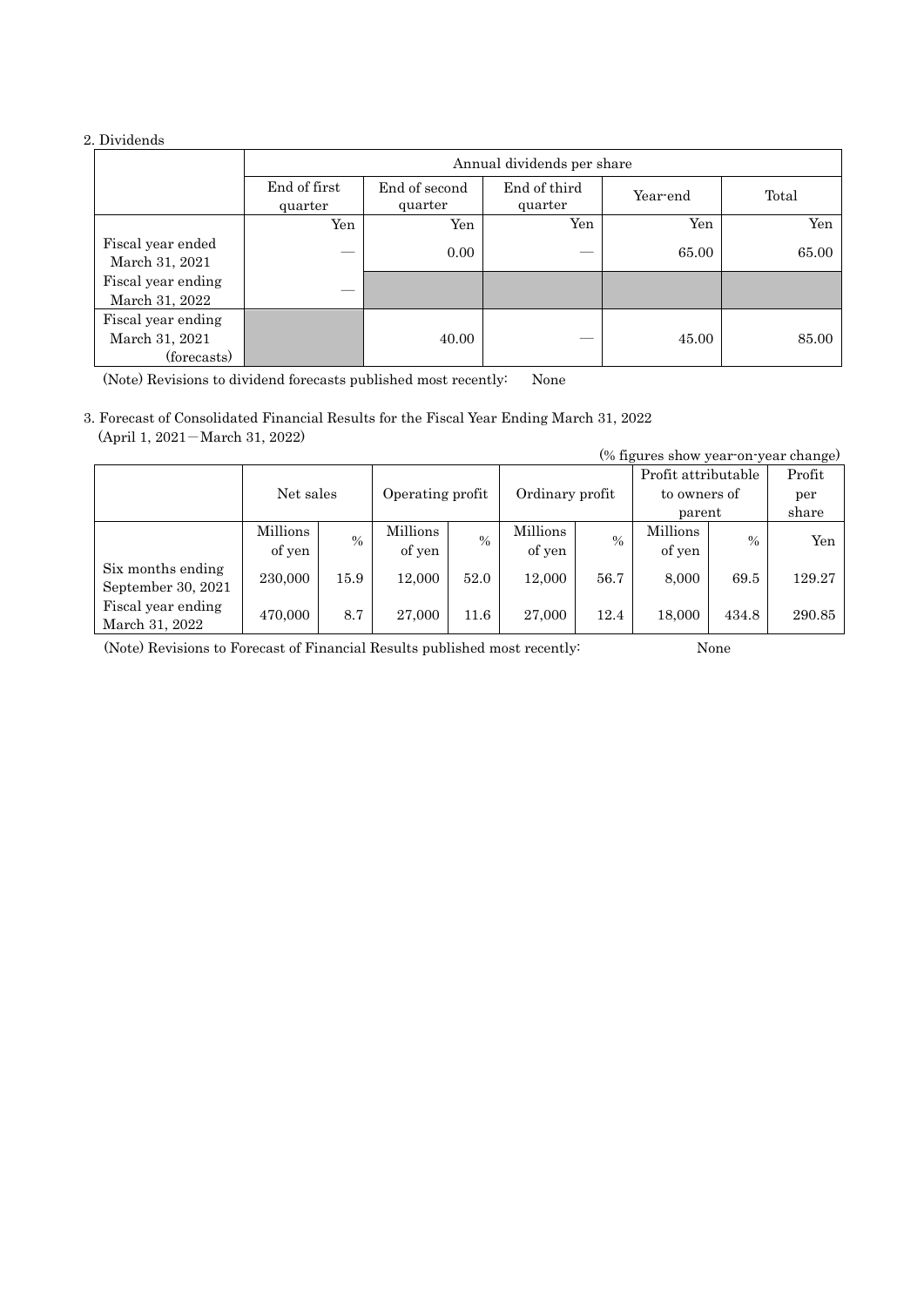\*Notes

(1) Change in significant subsidiaries during the period

(changes in specified subsidiaries affecting the scope of consolidation): None

Newly added: —  $(Comparing name: -)$  Excluded: —  $(Comparing name: -)$ 

- (2) Application of particular accounts procedures to the preparation of quarterly consolidated financial statements: None
- (3) Changes in accounting policies, changes in accounting estimates, and restatements
	- (i) Changes in accounting policies due to revision of accounting standards: Yes (ii) Changes in accounting policies other than item (i) above: None
	- (iii) Changes in accounting estimates: None
	- (iv) Restatement: None

(4) Number of shares outstanding (common stock)

| (i) Number of shares outstanding at end of period (including treasury stock) |                                          |                   |  |  |
|------------------------------------------------------------------------------|------------------------------------------|-------------------|--|--|
|                                                                              | As of June 30, 2021                      | 61,993,750 shares |  |  |
|                                                                              | As of March 31, 2021                     | 61,993,750 shares |  |  |
| (ii) Number of treasury stock at end of period                               |                                          |                   |  |  |
|                                                                              | As of June 30, 2021                      | $108,798$ shares  |  |  |
|                                                                              | As of March 31, 2021                     | $105,121$ shares  |  |  |
| (iii) Average number of shares outstanding during the term                   |                                          |                   |  |  |
|                                                                              | For the three months ended June 30, 2021 | 61,886,655 shares |  |  |
|                                                                              | For the three months ended June 30, 2020 | 61,921,148 shares |  |  |

(Note) On October 1, 2020, the Company implemented a share consolidation in which ten shares of common stock were consolidated into one share. As a result, the number of shares outstanding (common stock) is calculated on the assumption that this share consolidation was carried out at the start of the previous consolidated fiscal year.

\* Quarterly financial results are not subject to auditing by a certified public accountant or an audit firm.

\* Explanations concerning the appropriate use of financial forecasts and other special notes (Note of caution concerning forward-looking statements)

The forward-looking statements such as result forecasts included in this document are based on the information available to the Company at the time of the announcement and on certain assumptions considered reasonable, and the Company makes no representations as to their achievability. Actual results may differ materially from the forecast depending on a range of factors.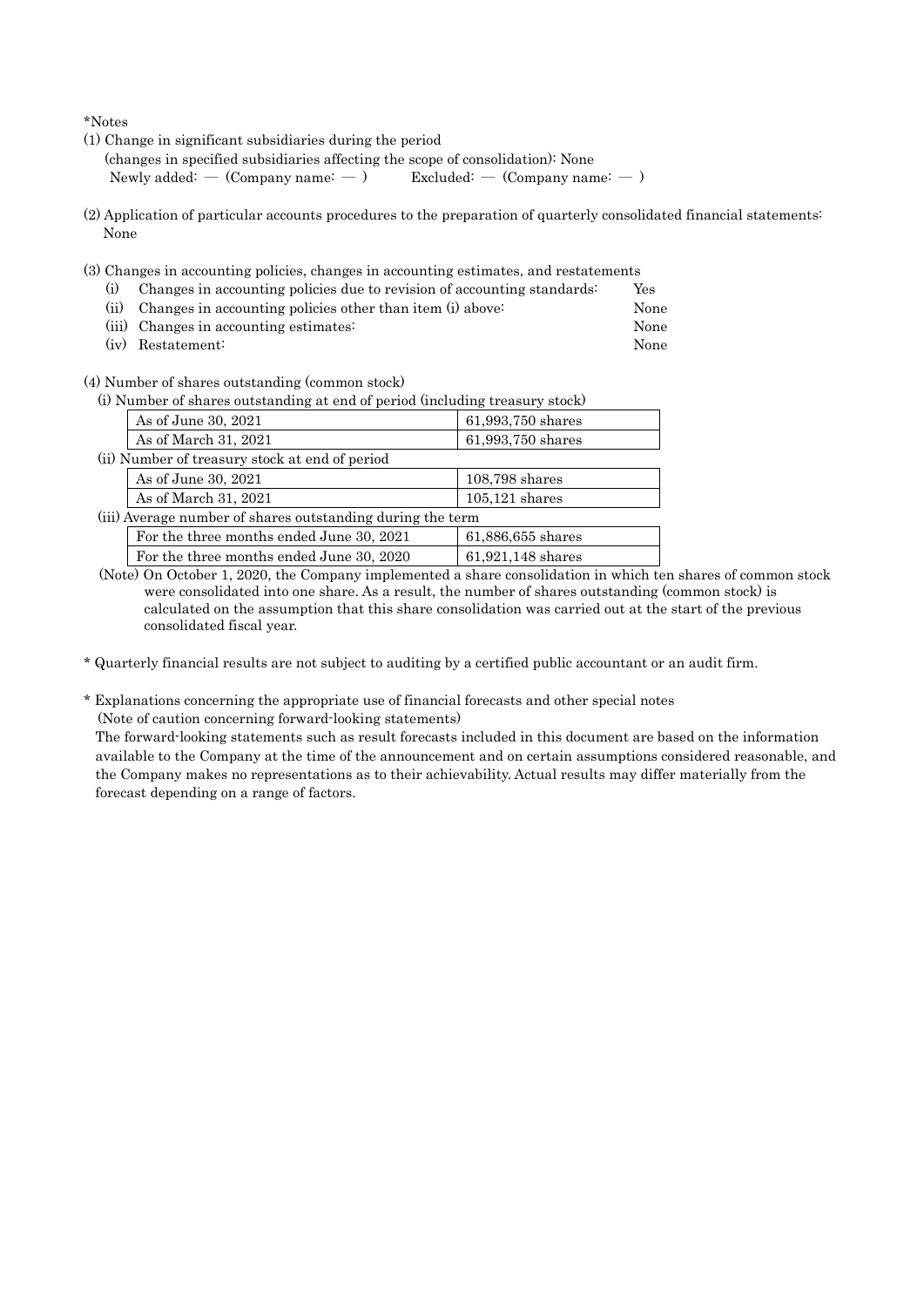# 【Attached documents】 Quarterly Consolidated Financial Statements and Important Notes

# (Millions of yen) As of March 31, As of June 30, 2021 2021 Assets Current assets Cash and deposits 61,229 55,901 Notes and accounts receivable – trade 133,773 Notes and accounts receivable – trade and contract assets  $132,655$ Merchandise and finished goods 27,394 31,071 Work-in-process 20,654 Raw material and supplies 19,776 20,851 Other current assets 10,570 13,820 Allowance for doubtful accounts (385) (388) Total current assets 270,781 274,564 Non-current assets Property, plant and equipment Buildings and structures, net 59,283 Machinery and equipment, net  $49,507$  50,858 Tools, furniture and fixtures, net 6,234 6,213  $\mu$   $54,690$   $54,649$ Construction in progress 8,097 Total property, plant and equipment 179,105 179,100 Intangible assets Goodwill 1,111 1,000 Other intangible assets 6,051 Total intangible assets 7,051 7,051 7,051 7,051 Investments and other assets Other assets 50,541 49,934 Allowance for doubtful accounts (545) (562) Total investments and other assets 49,996 49,372 Total non-current assets 236,174 235,523  $\frac{}{\text{Total assets}}$  506,955  $\frac{}{\text{506,955}}$  510,087

#### 1: Quarterly Consolidated Balance Sheets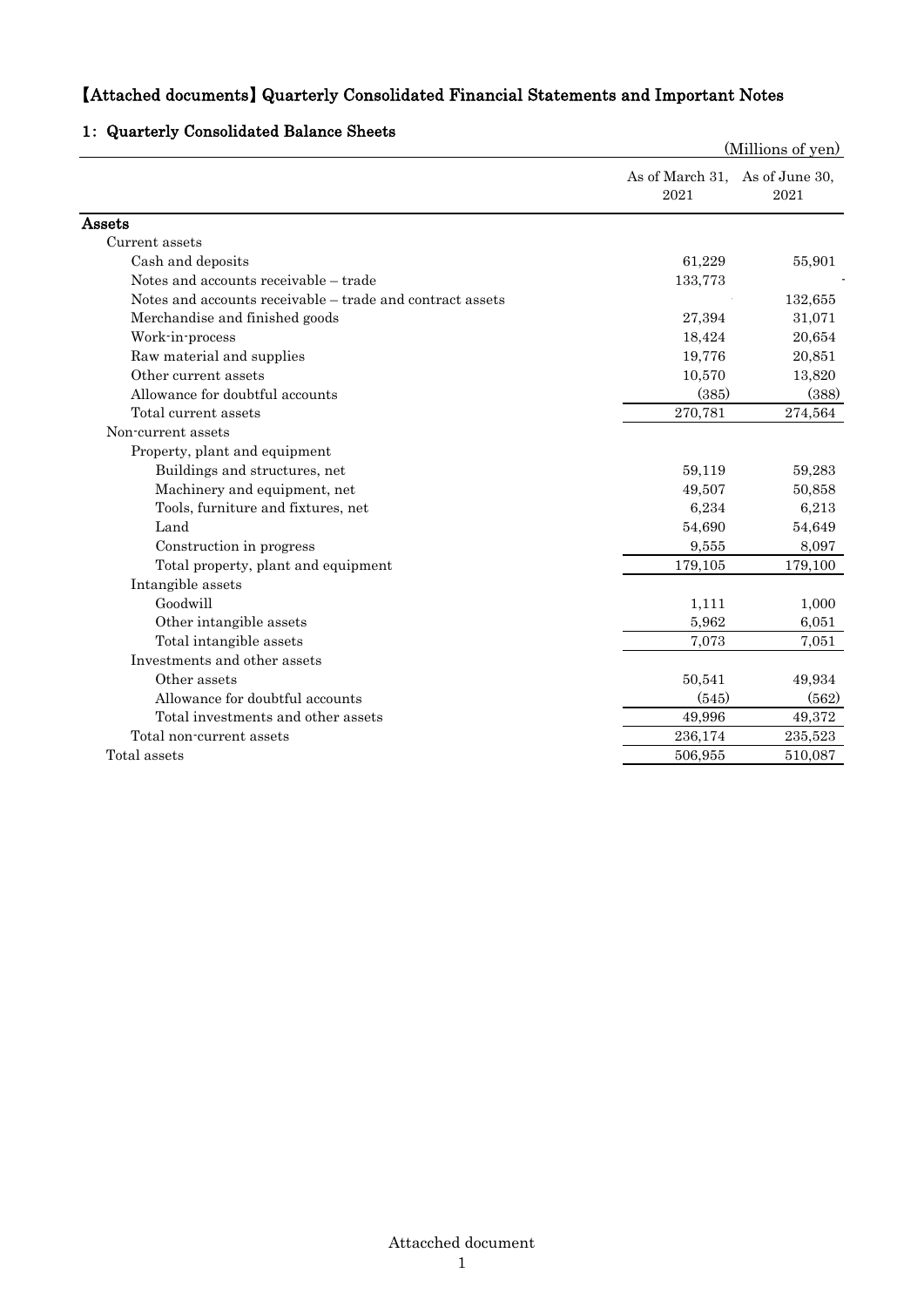|                                                       |                                        | (Millions of yen) |
|-------------------------------------------------------|----------------------------------------|-------------------|
|                                                       | As of March 31, As of June 30,<br>2021 | 2021              |
| Liabilities                                           |                                        |                   |
| Current liabilities                                   |                                        |                   |
| Notes and accounts payable – trade                    | 65,815                                 | 68,426            |
| Short-term borrowings                                 | 62,668                                 | 67,097            |
| Income taxes payable                                  | 3,327                                  | 1,616             |
| Other current liabilities                             | 34,306                                 | 32,101            |
| Total current liabilities                             | 166,116                                | 169,240           |
| Non-current liabilities                               |                                        |                   |
| Bonds payable                                         | 664                                    | 663               |
| Long-term borrowings                                  | 82,897                                 | 83,097            |
| Retirement benefit liability                          | 19,929                                 | 20,005            |
| Provision for environmental measures                  | 24,634                                 | 22,230            |
| Other non-current liabilities                         | 5,611                                  | 7,247             |
| Total non-current liabilities                         | 133,735                                | 133,242           |
| <b>Total</b> liabilities                              | 299,851                                | 302,482           |
| Net assets                                            |                                        |                   |
| Shareholders' equity                                  |                                        |                   |
| Share capital                                         | 46,525                                 | 46,525            |
| Capital surplus                                       | 18,992                                 | 19,176            |
| Retained earnings                                     | 119,377                                | 120,236           |
| Treasury shares                                       | (131)                                  | (139)             |
| Total shareholders' equity                            | 184,763                                | 185,798           |
| Accumulated other comprehensive income                |                                        |                   |
| Valuation difference on available-for-sale securities | 3,642                                  | 3,590             |
| Deferred gains or losses on hedge                     | 24                                     | 47                |
| Revaluation reserve for land                          | 145                                    | 145               |
| Foreign currency translation adjustment               | 2,665                                  | 3,030             |
| Remeasurements of defined benefits plans              | (527)                                  | (524)             |
| Total accumulated other comprehensive income          | 5,949                                  | 6,288             |
| Non-controlling interests                             | 16,392                                 | 15,519            |
| Total net assets                                      | 207,104                                | 207,605           |
| Total liabilities and net assets                      | 506,955                                | 510,087           |
|                                                       |                                        |                   |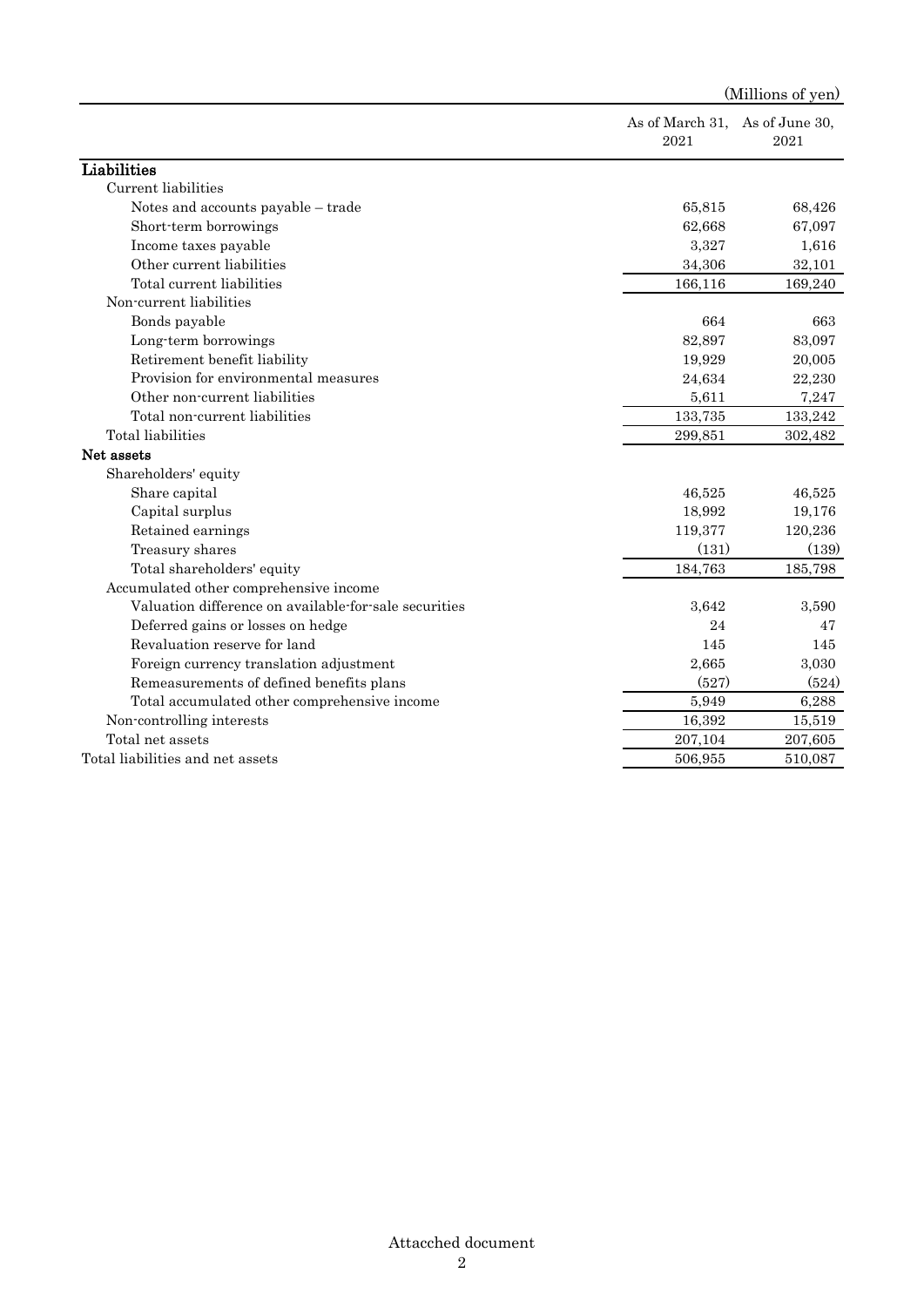# 2: Quarterly Consolidated Statements of Income and Consolidated Statements of Comprehensive Income

#### Quarterly Consolidated Statements of Income (April 1, 2021 – June 30, 2021)

|                                                               |                                        | (Millions of yen)                      |
|---------------------------------------------------------------|----------------------------------------|----------------------------------------|
|                                                               | Three months<br>ended<br>June 30, 2020 | Three months<br>ended<br>June 30, 2021 |
| Net sales                                                     | 95,599                                 | 115,689                                |
| Cost of sales                                                 | 77,125                                 | 91,326                                 |
| Gross profit                                                  | 18,474                                 | 24,363                                 |
| Selling, general and administrative expenses                  | 15,960                                 | 16,928                                 |
| Operating profit                                              | 2,514                                  | 7,435                                  |
| Non-operating profit                                          |                                        |                                        |
| Share of profit of entities accounted for using equity method |                                        | 539                                    |
| Other                                                         | 786                                    | 662                                    |
| Total non-operating profit                                    | 786                                    | 1,201                                  |
| Non-operating expenses                                        |                                        |                                        |
| Interest expense                                              | 270                                    | 257                                    |
| Other                                                         | 650                                    | 805                                    |
| Total non-operating expenses                                  | 920                                    | 1,062                                  |
| Ordinary profit                                               | 2,380                                  | 7,574                                  |
| Profit before income taxes                                    | 2,380                                  | 7,574                                  |
| Income taxes - current                                        | 332                                    | 815                                    |
| Income taxes - deferred                                       | 688                                    | 1,438                                  |
| Total income taxes                                            | 1,020                                  | 2,253                                  |
| Profit                                                        | 1,360                                  | 5,321                                  |
| Profit attributable to non-controlling interests              | 85                                     | 489                                    |
| Profit attributable to owners of parent                       | 1,275                                  | 4,832                                  |
|                                                               |                                        |                                        |